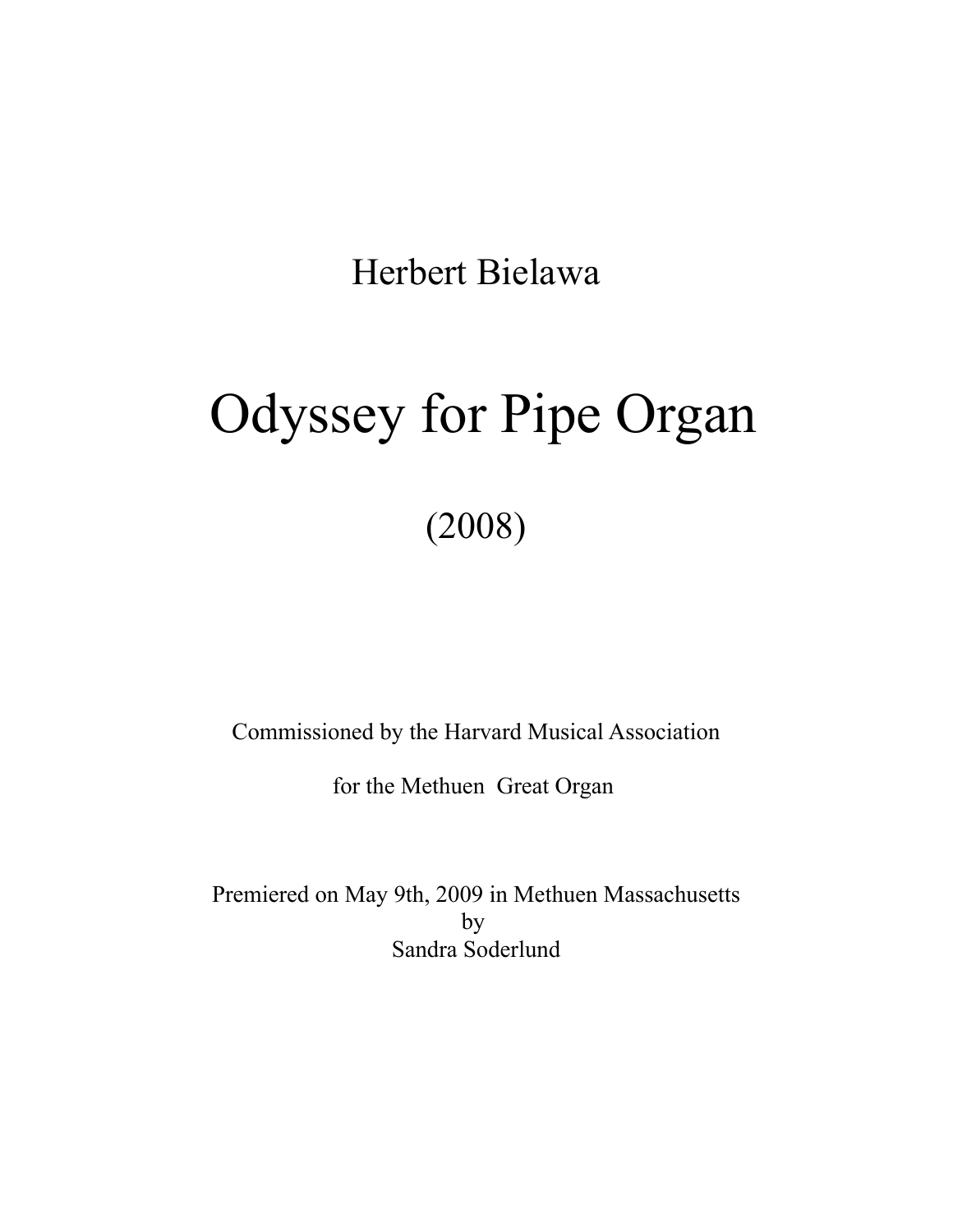## About Odyssey

At the outset I knew Odyssey was to be a major work. One of the varieties of forms available for this purpose is the 19th Century organ symphony. These are like instrumental symphonies, normally with four movements. I took from that model three aspects: four movement form (in my case four distinct uninterrupted sections) dramatic character and fugal counterpoint. Along the way there were unexpected compositional situations that arose that required constant attention. It was, in fact, a colorful journey of the mind; an Odyssey. The first section is an energetic and extended fanfare. The second, a moody kaleidoscope of colors with reams of segues between two opposing sonorities which flow in and out of each other. The third features a parade of solos, each making a musical statement similar to verbal statements made at a town meeting complete with differing viewpoints. It was also an unabashed attempt to show off the Great Organ of Methuen. The fourth and final section of the piece is a fugue with cadenza. For those that belong to the Harvard Musical Club the fugue subject will be of special interest, although this "interest" also appears in the first section.

HB 2009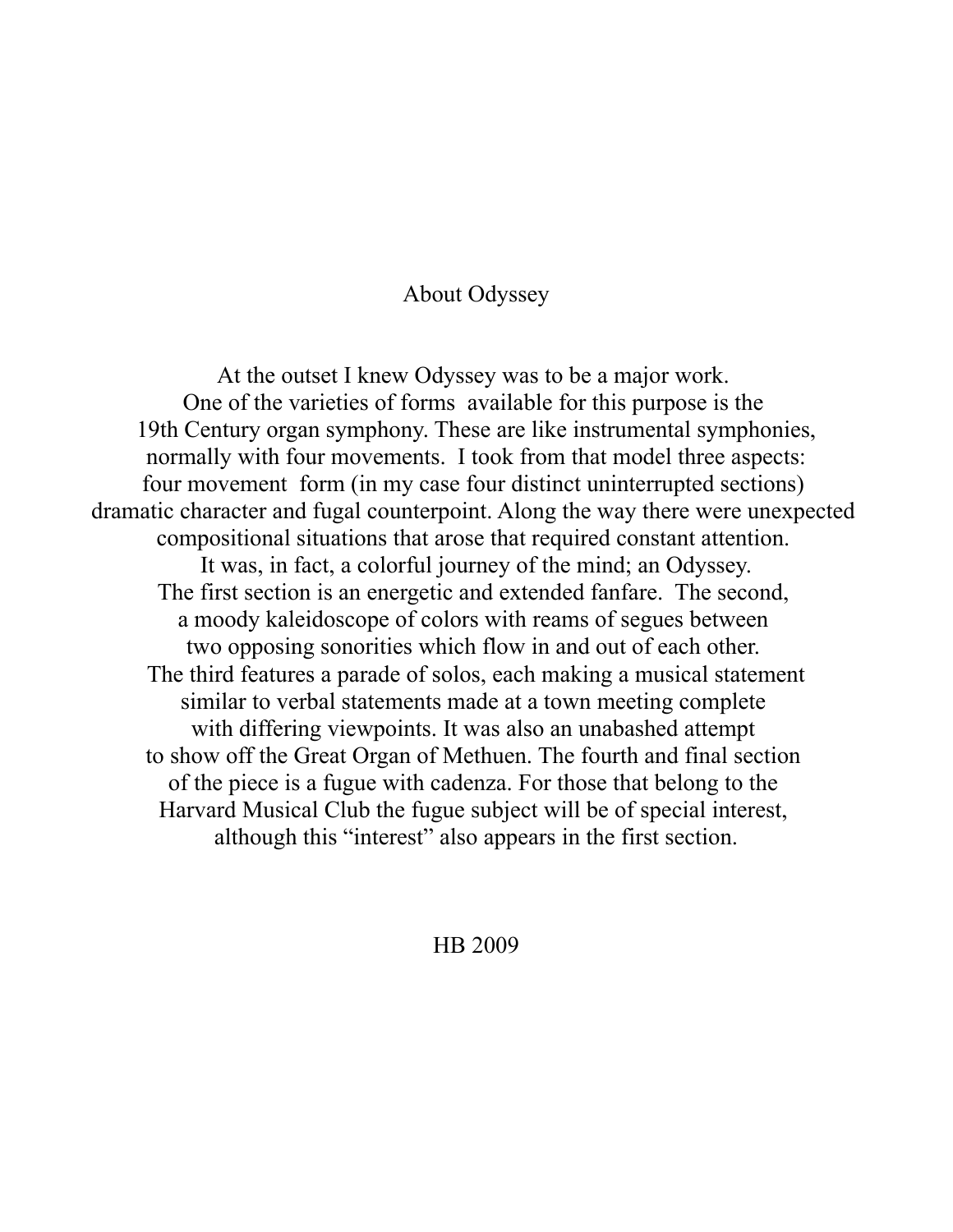

Commissioned by the Harvard Musical Association for the Methuen Great Organ (2008) (Premiered on May 9th, 2009 in Methuen sby Sandra Soderlund)







Copyright © 2008 by Herbert Bielawa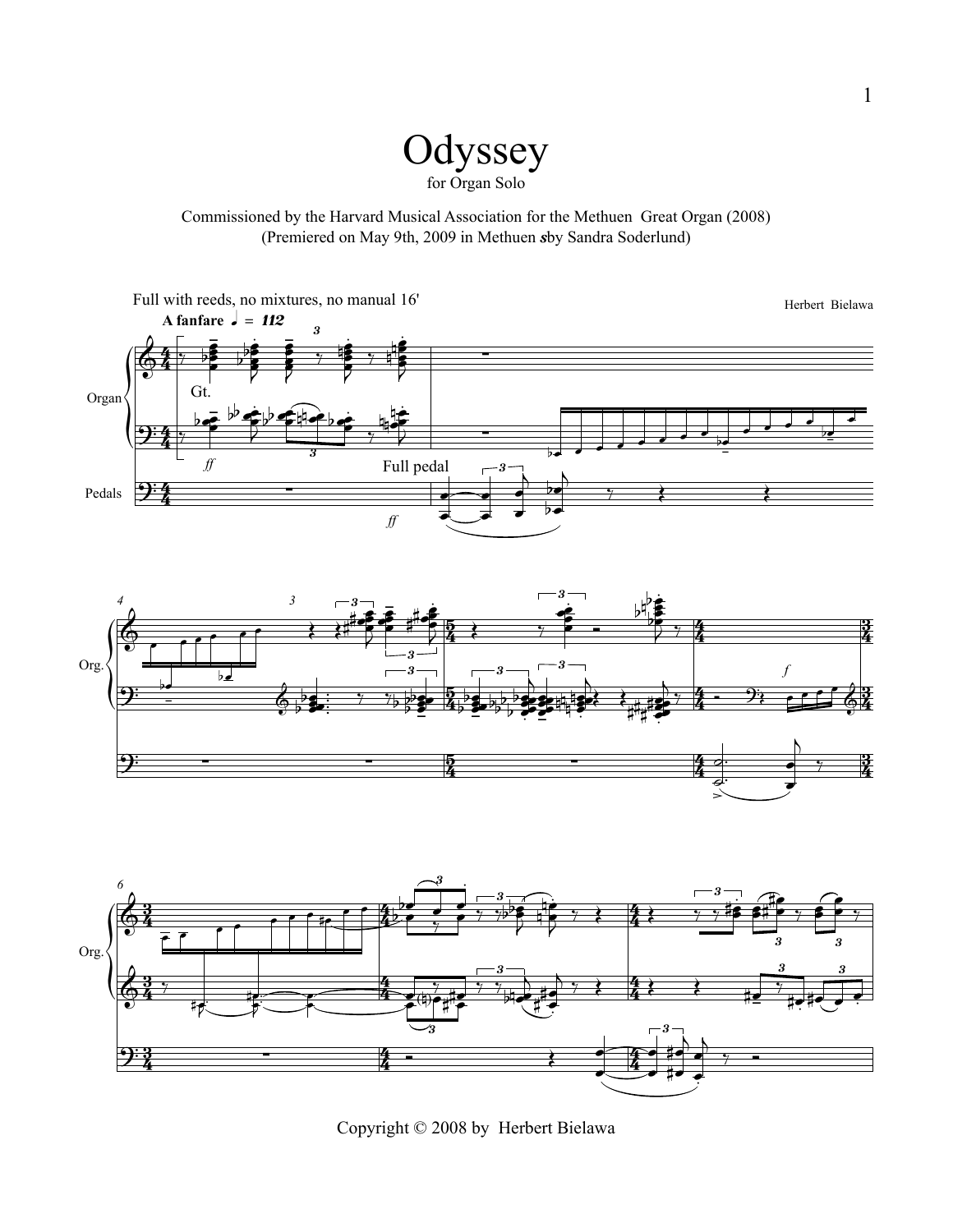





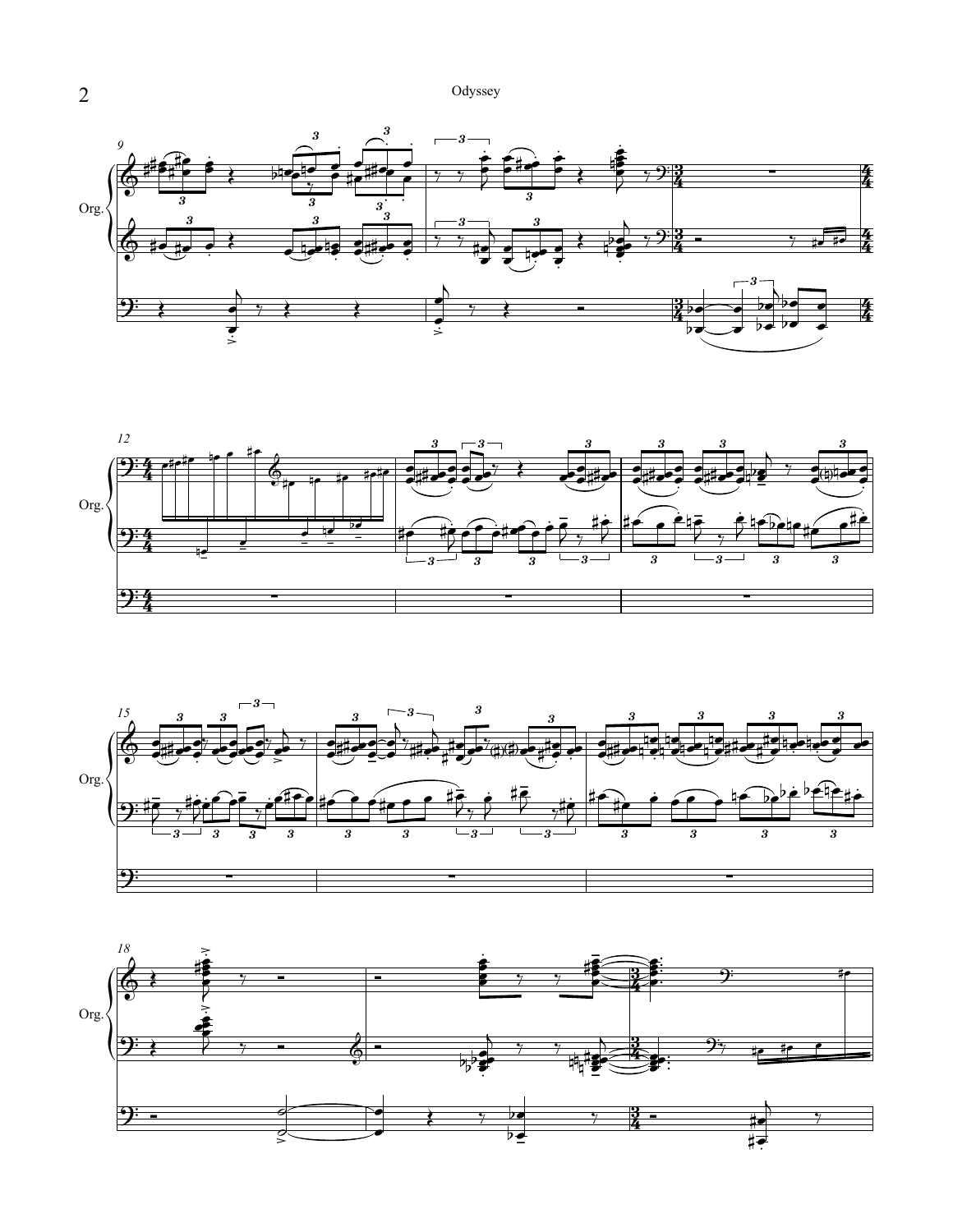





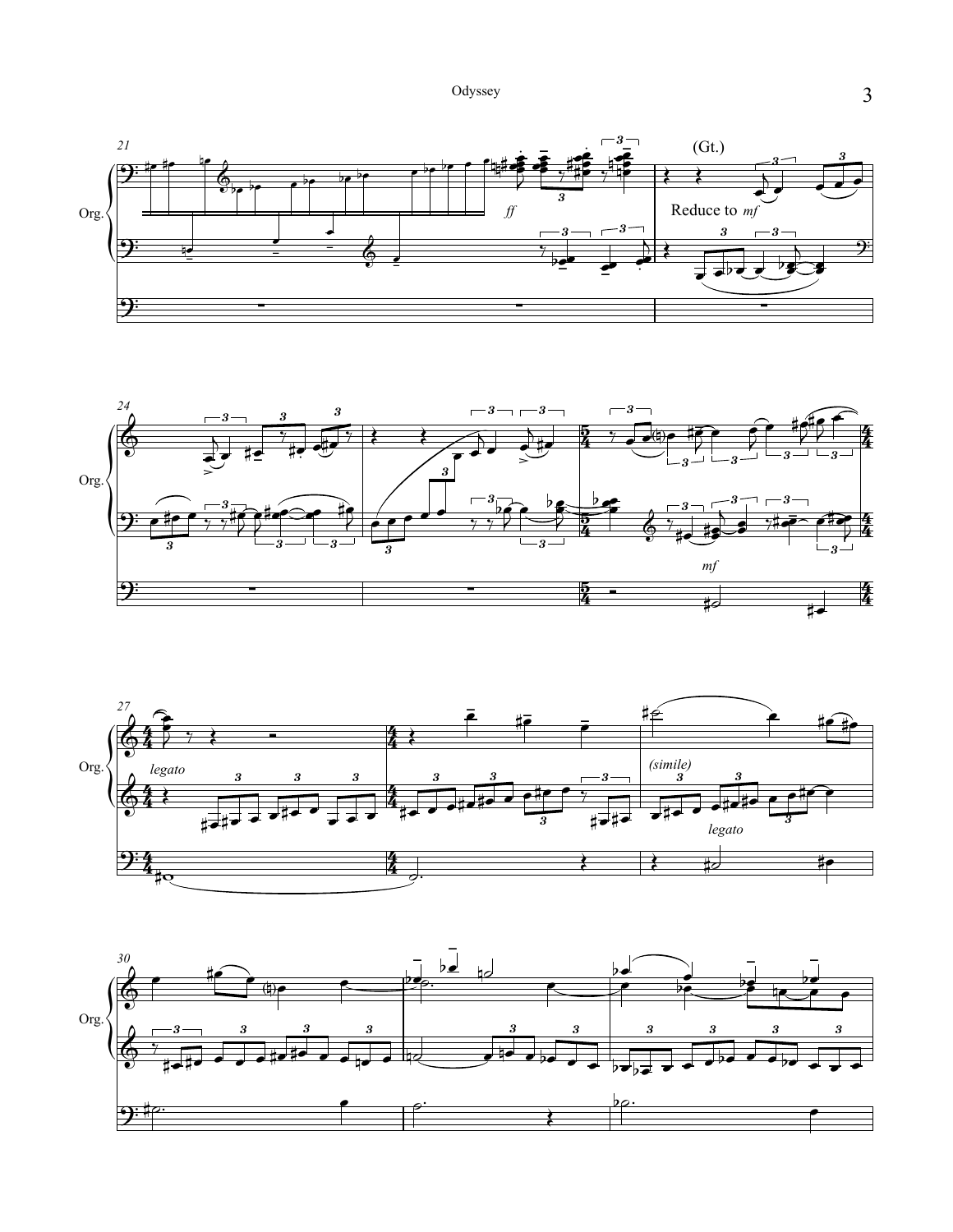





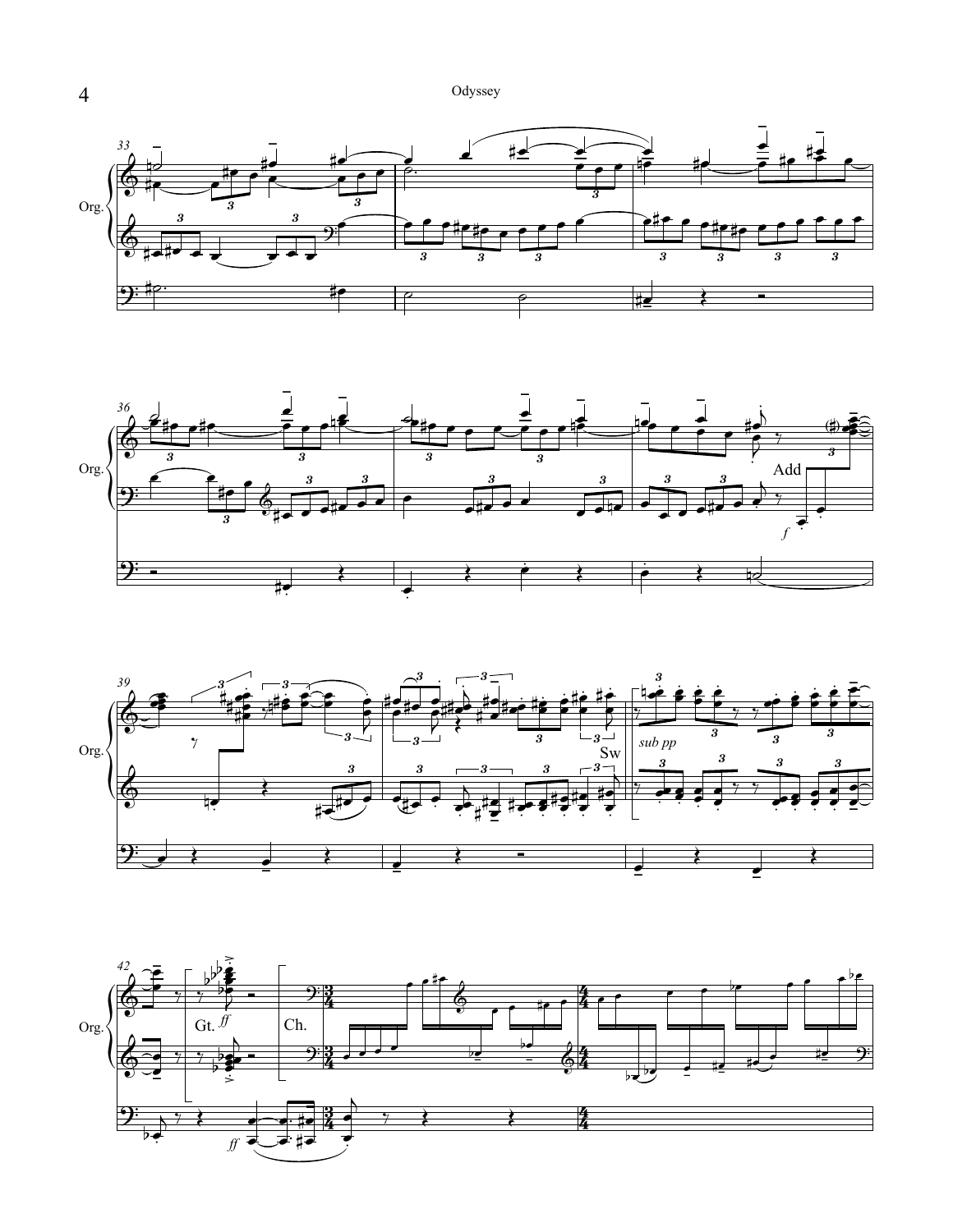





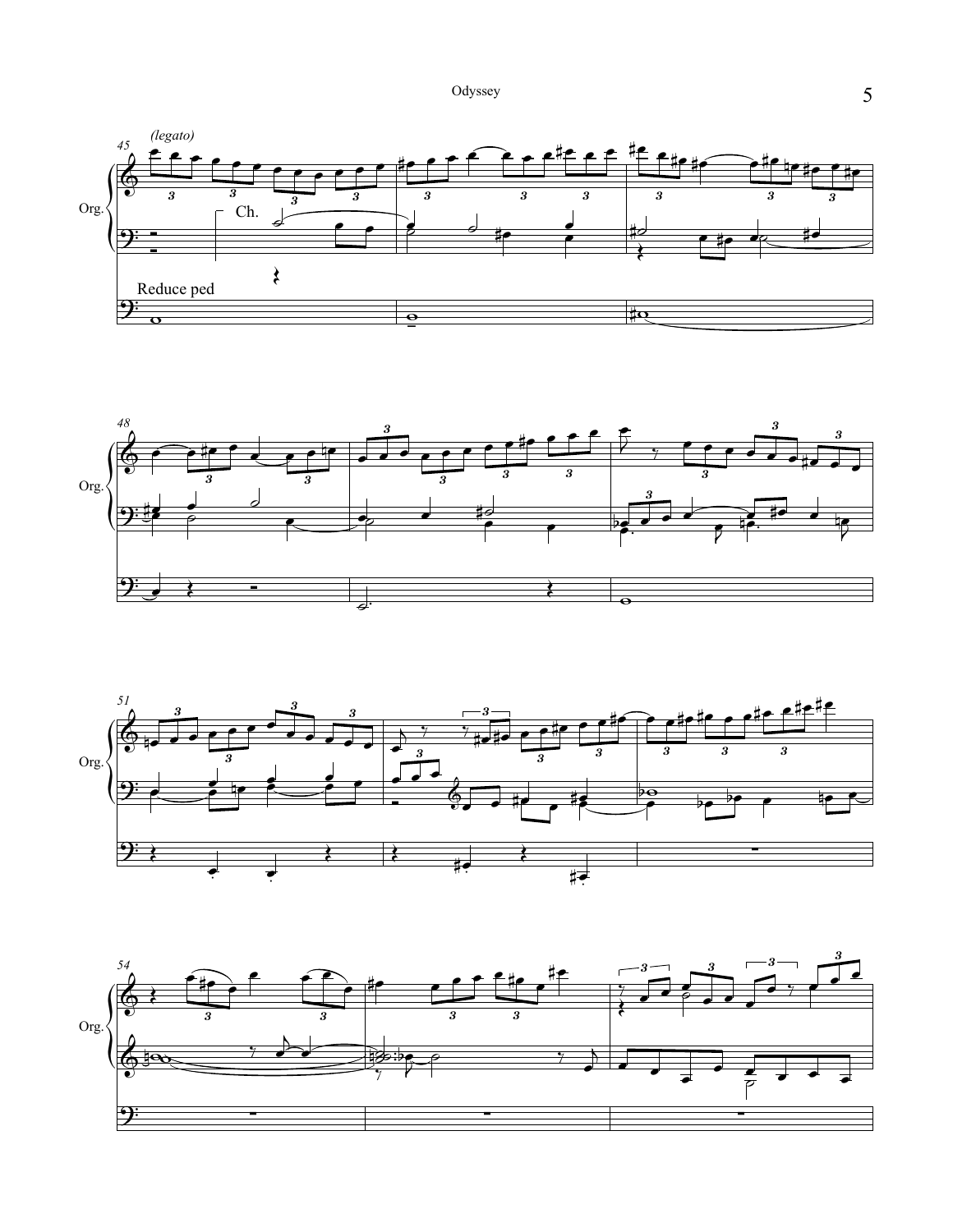







 $\overline{6}$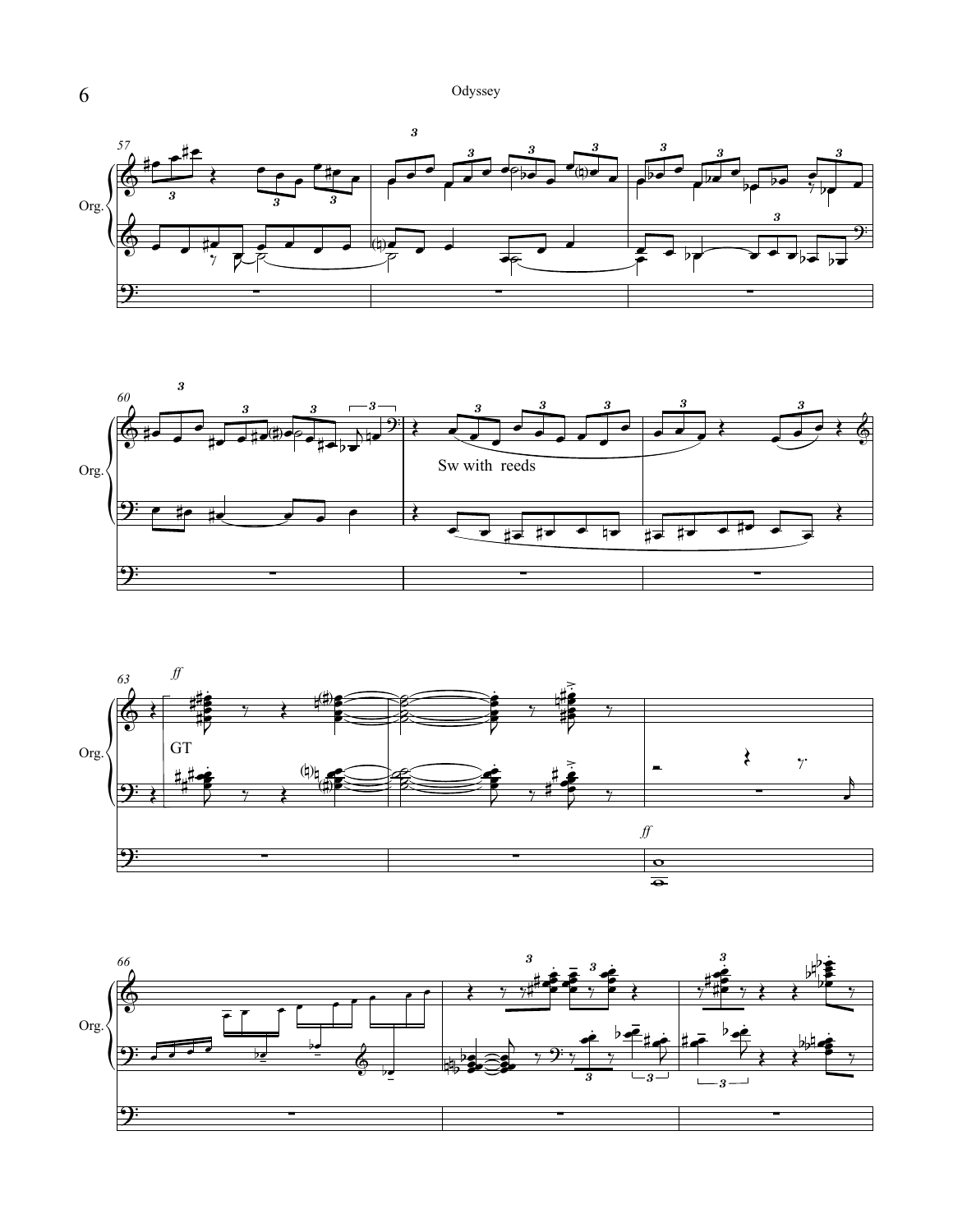





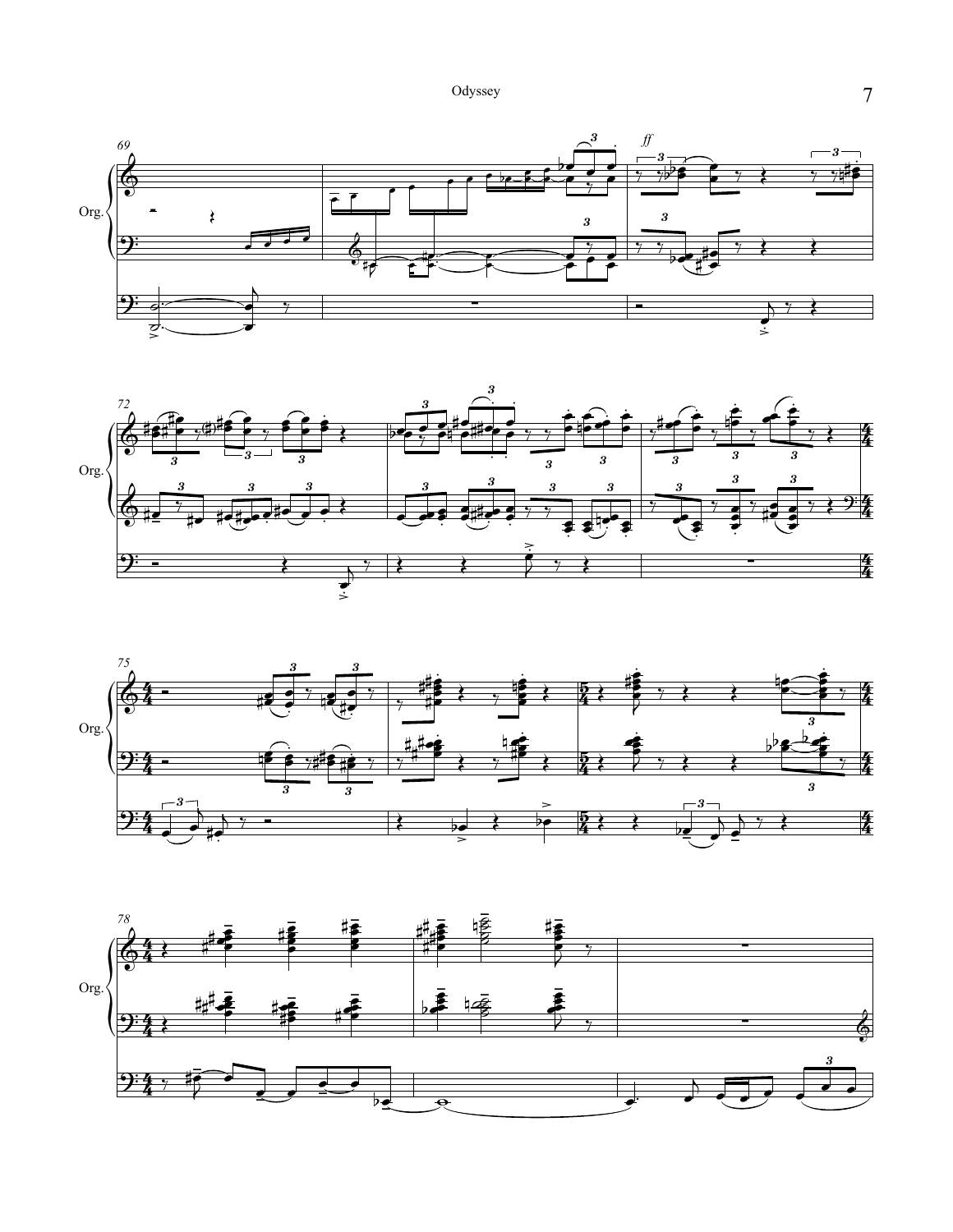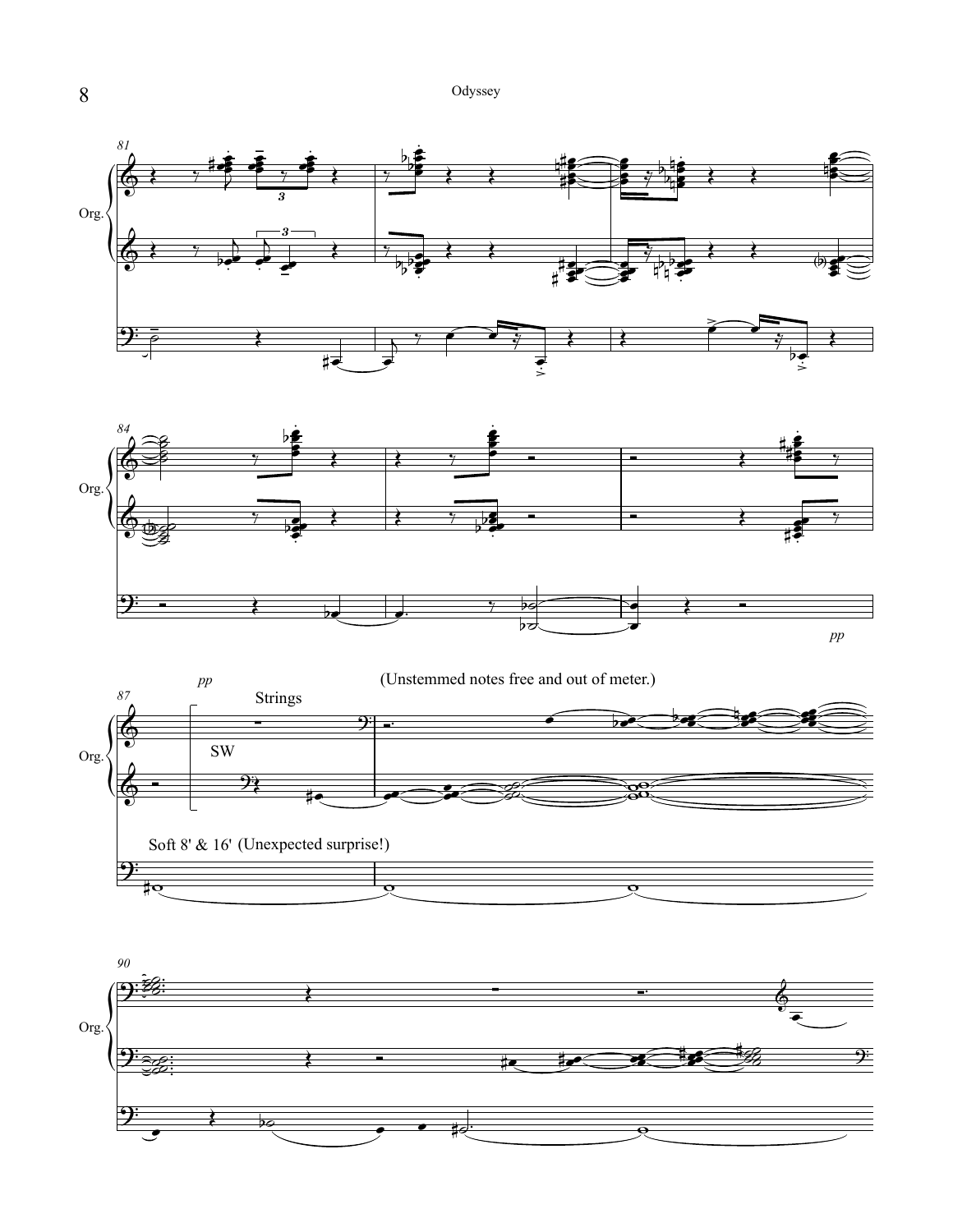



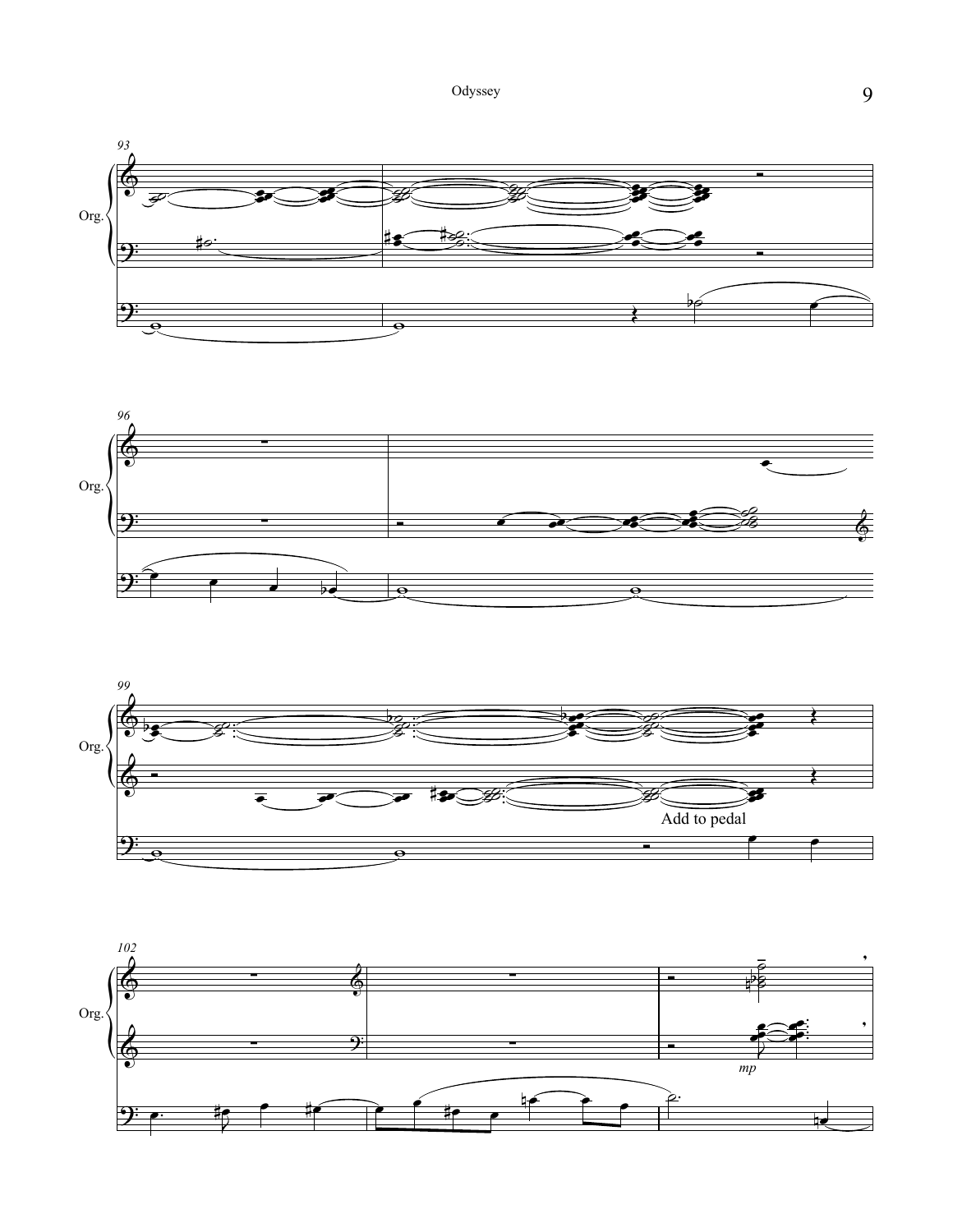







 $10\,$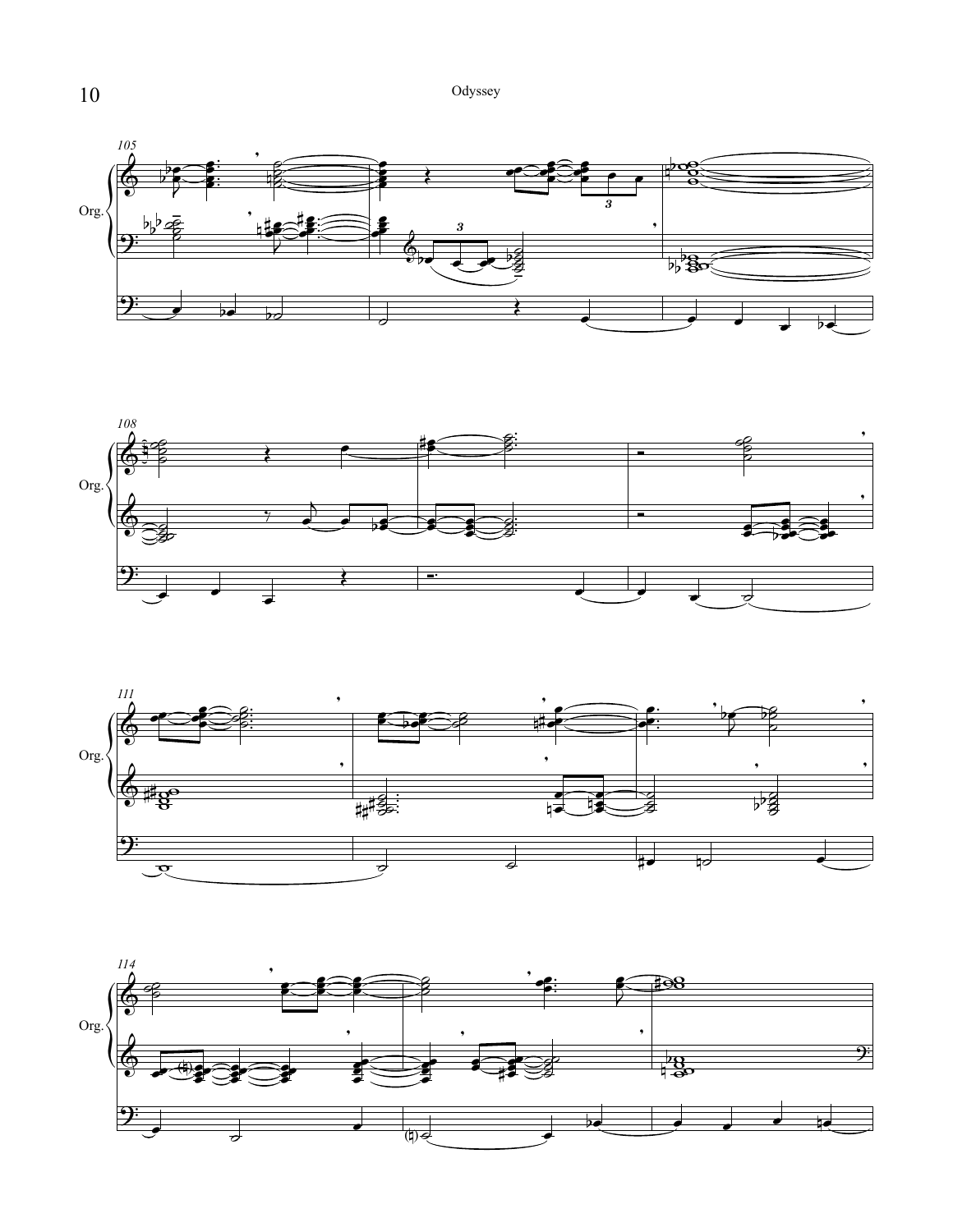





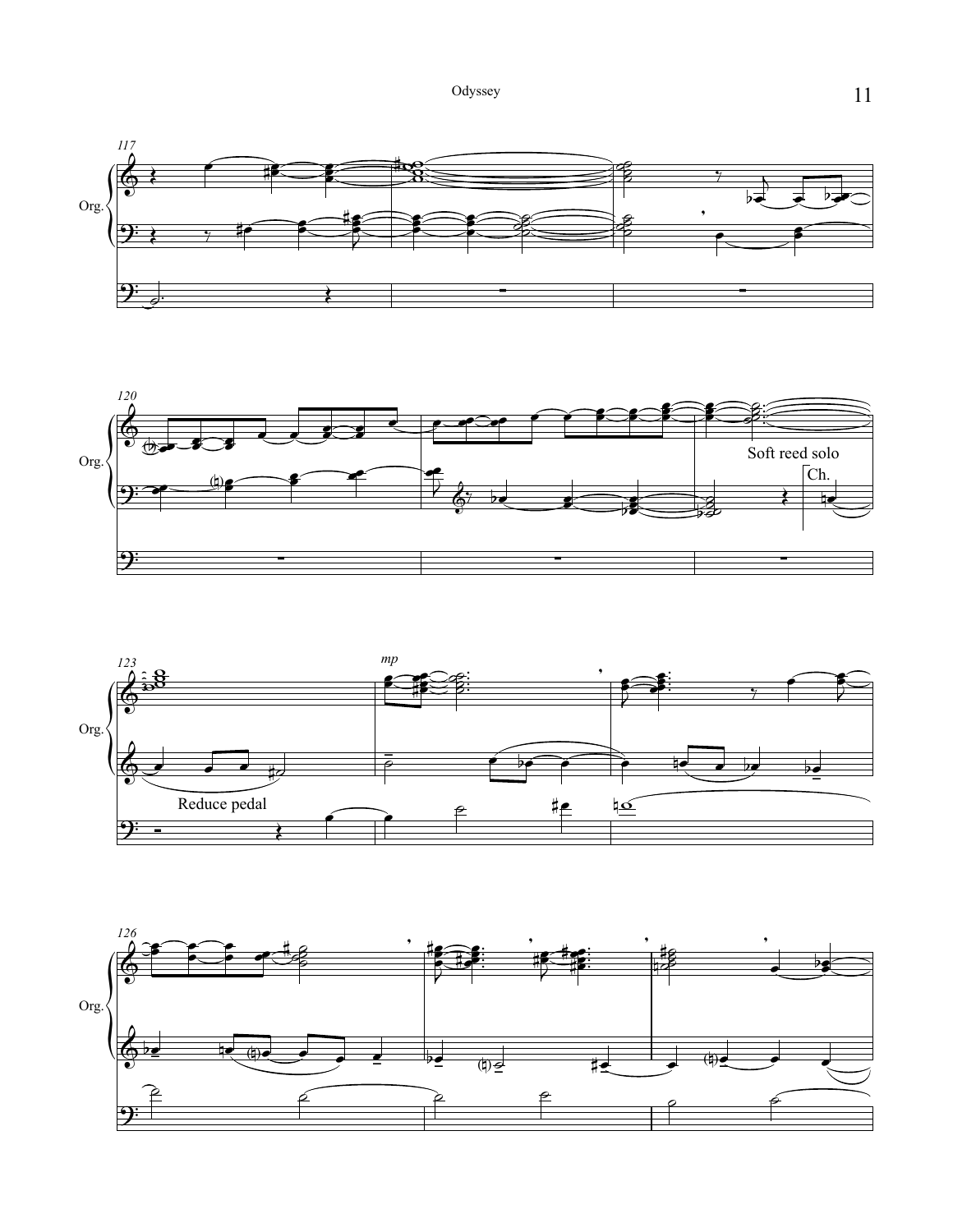





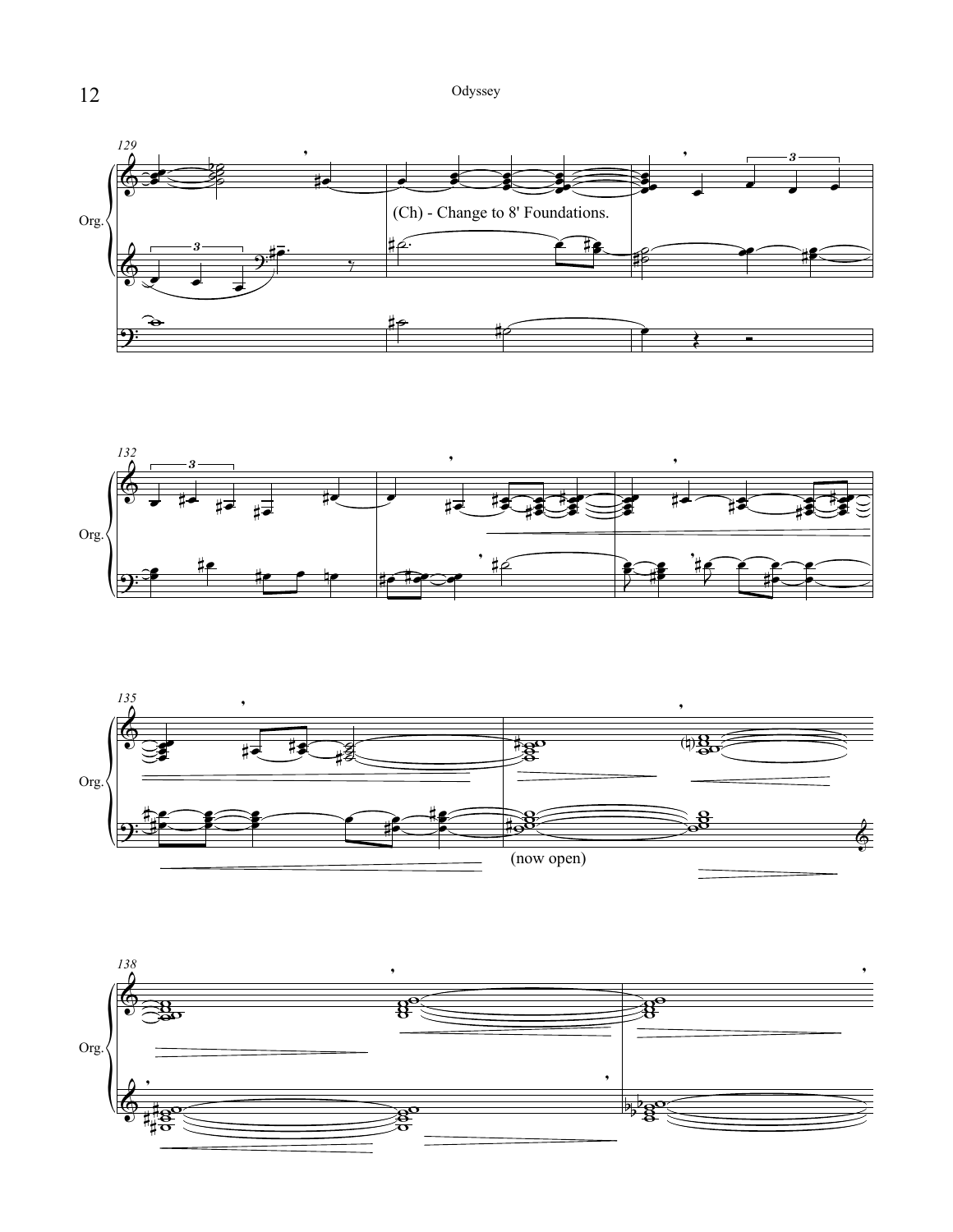





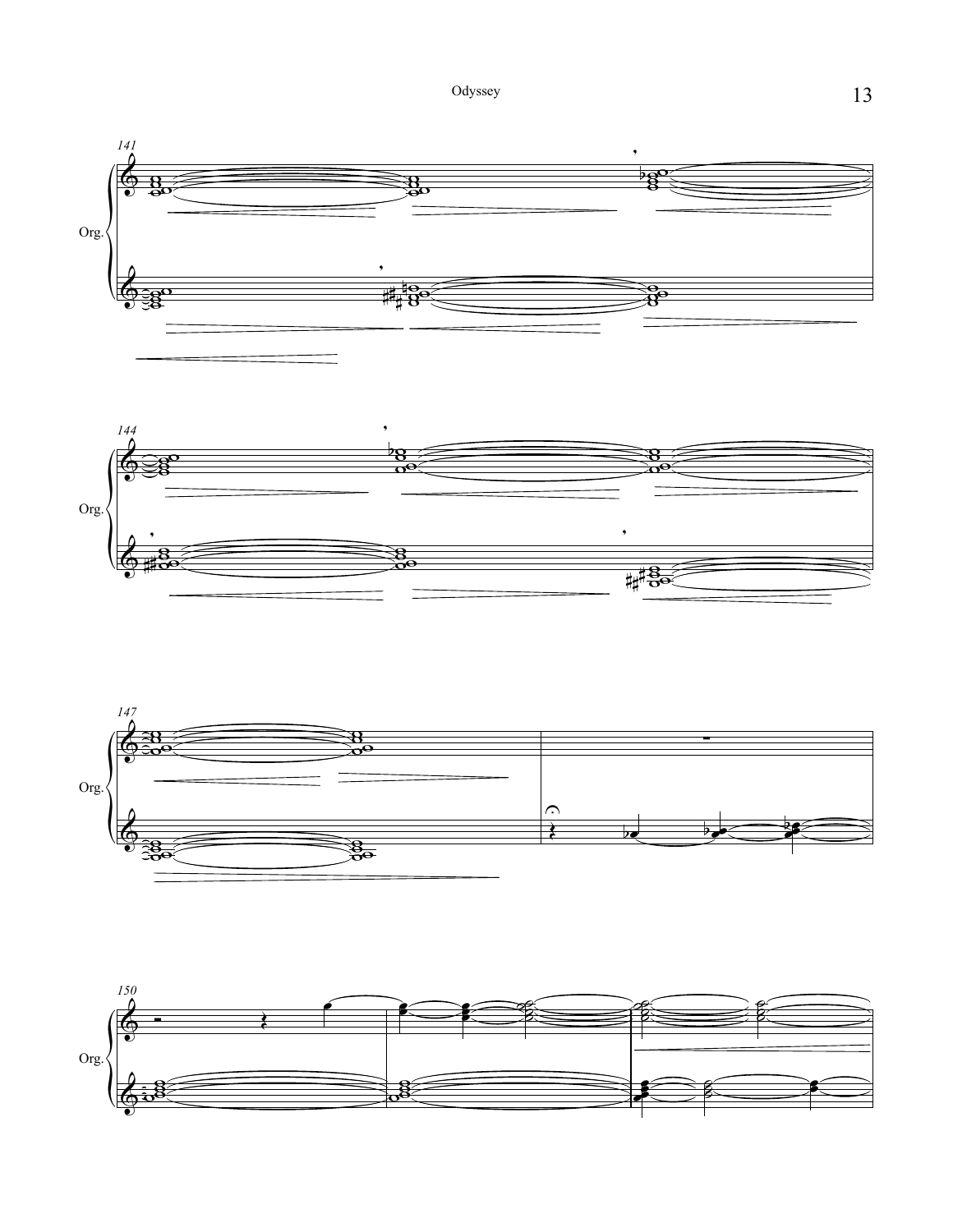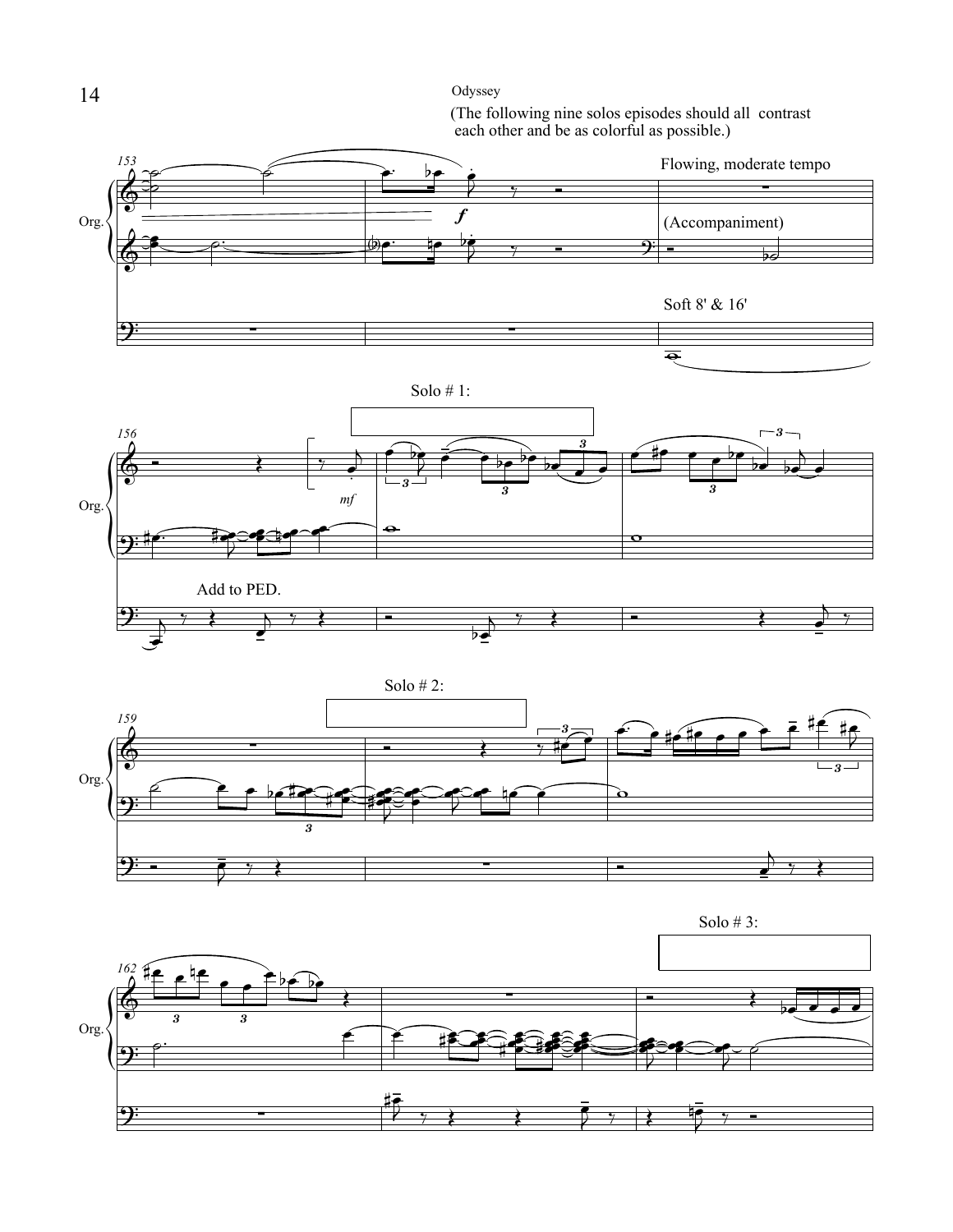





Solo #:

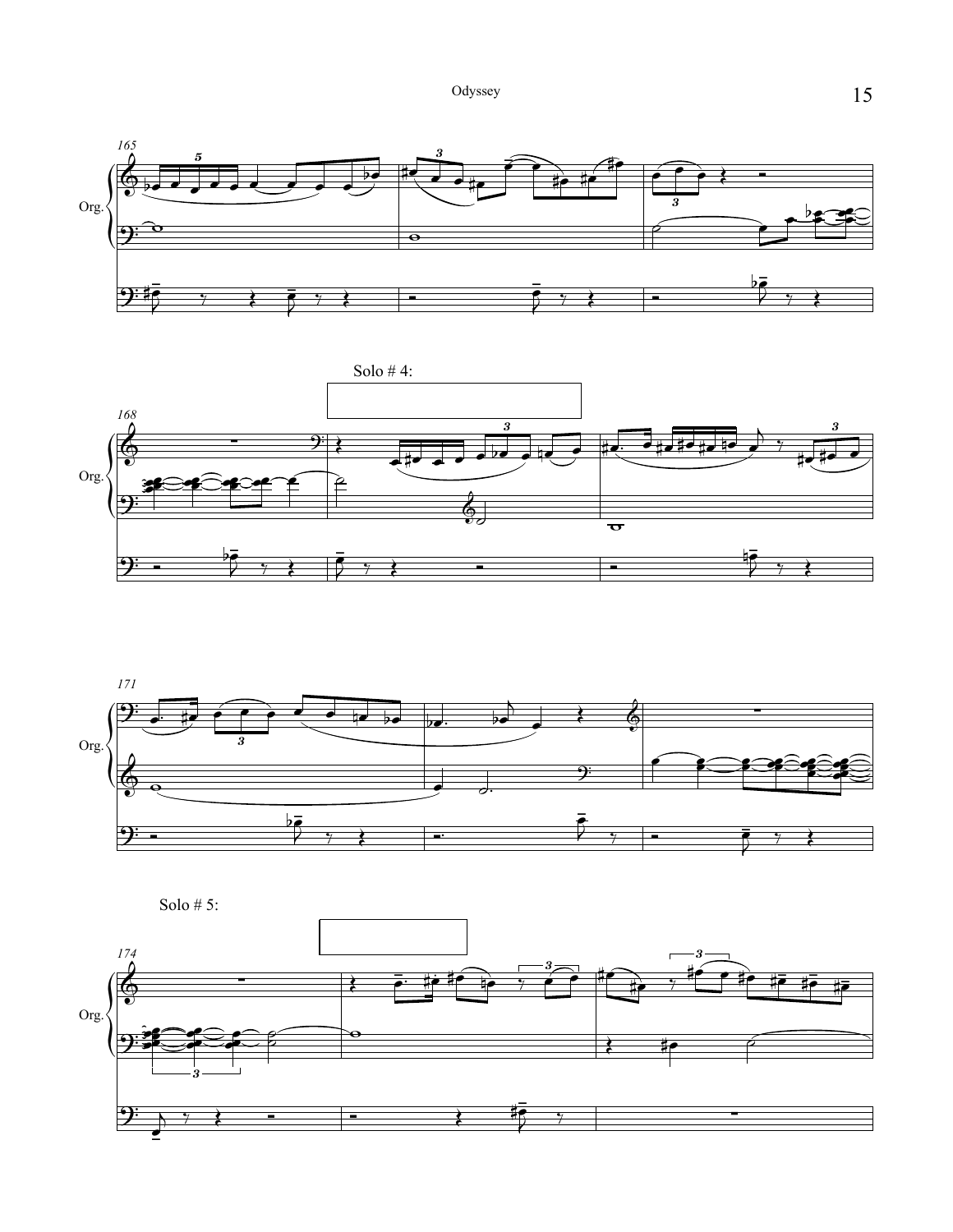

Solo #6:



Solo #7:  $183$ Ю Org. Ð

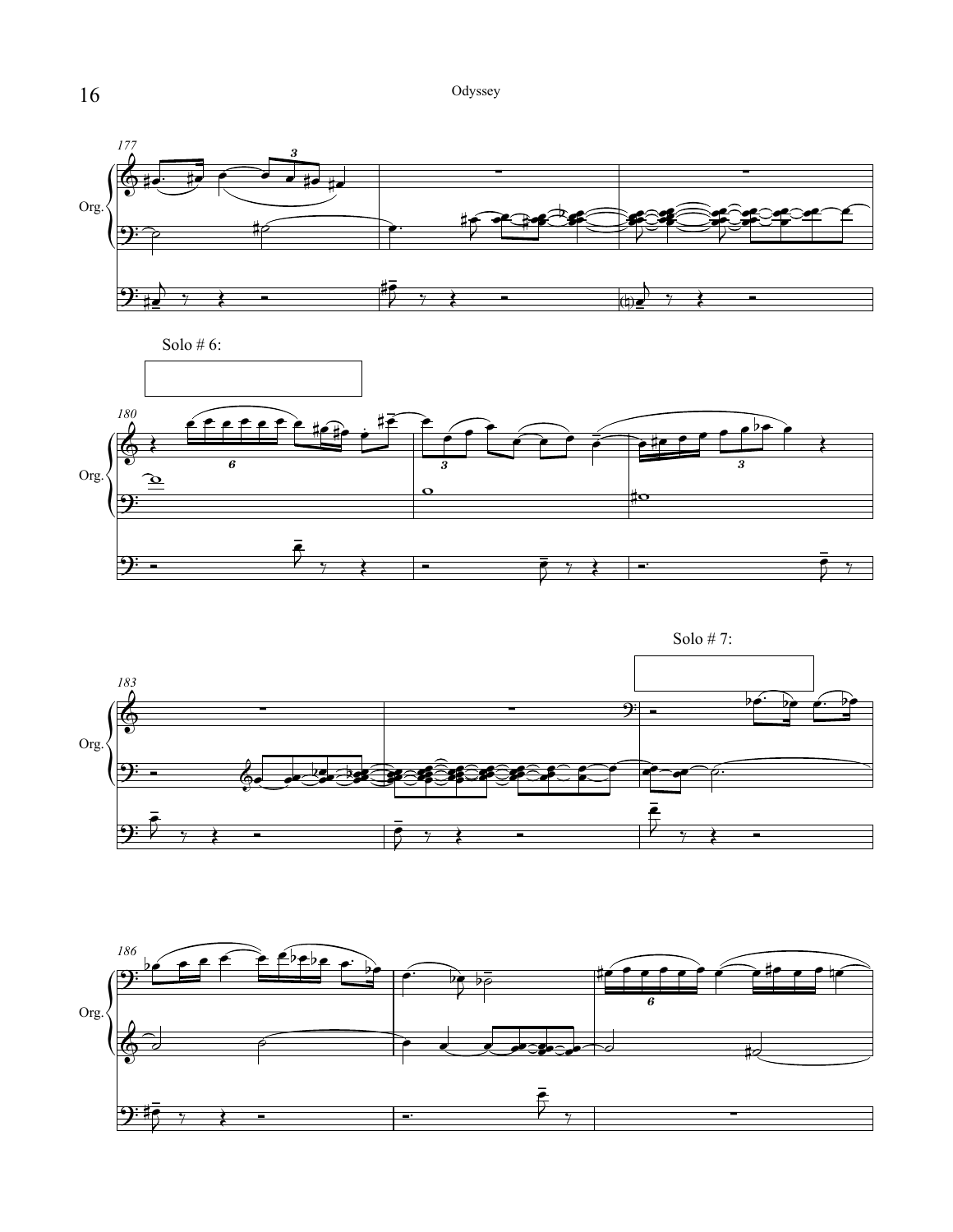





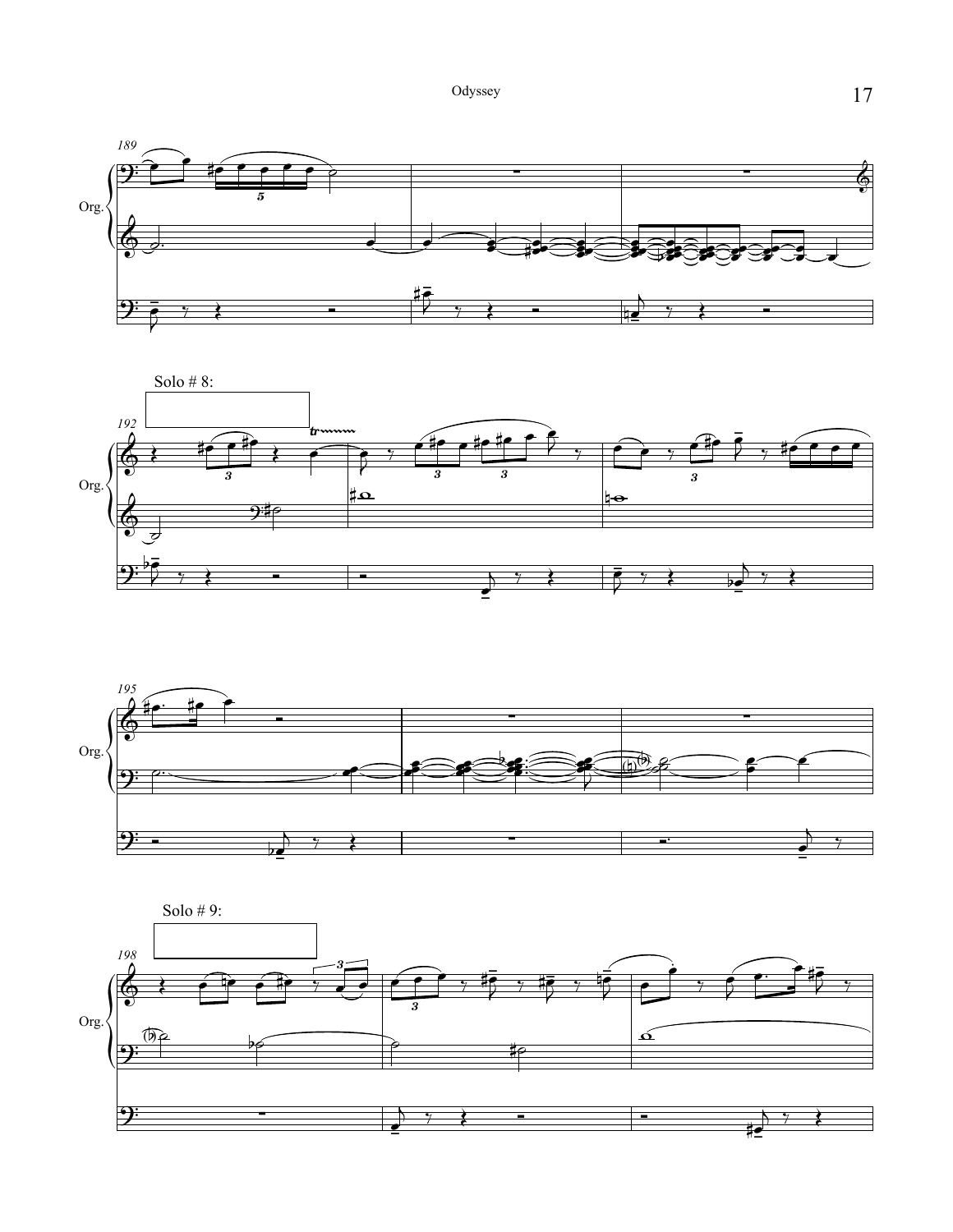





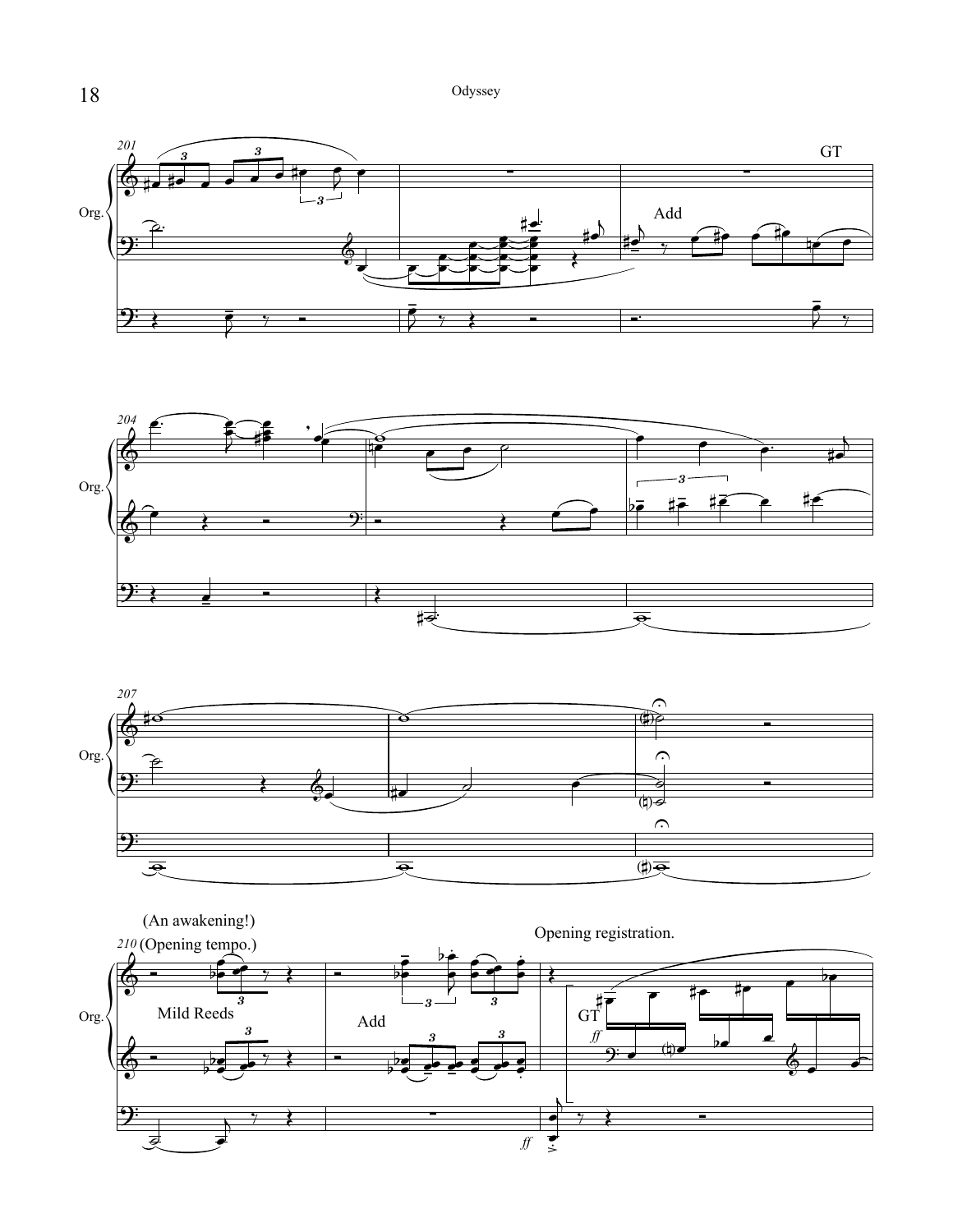







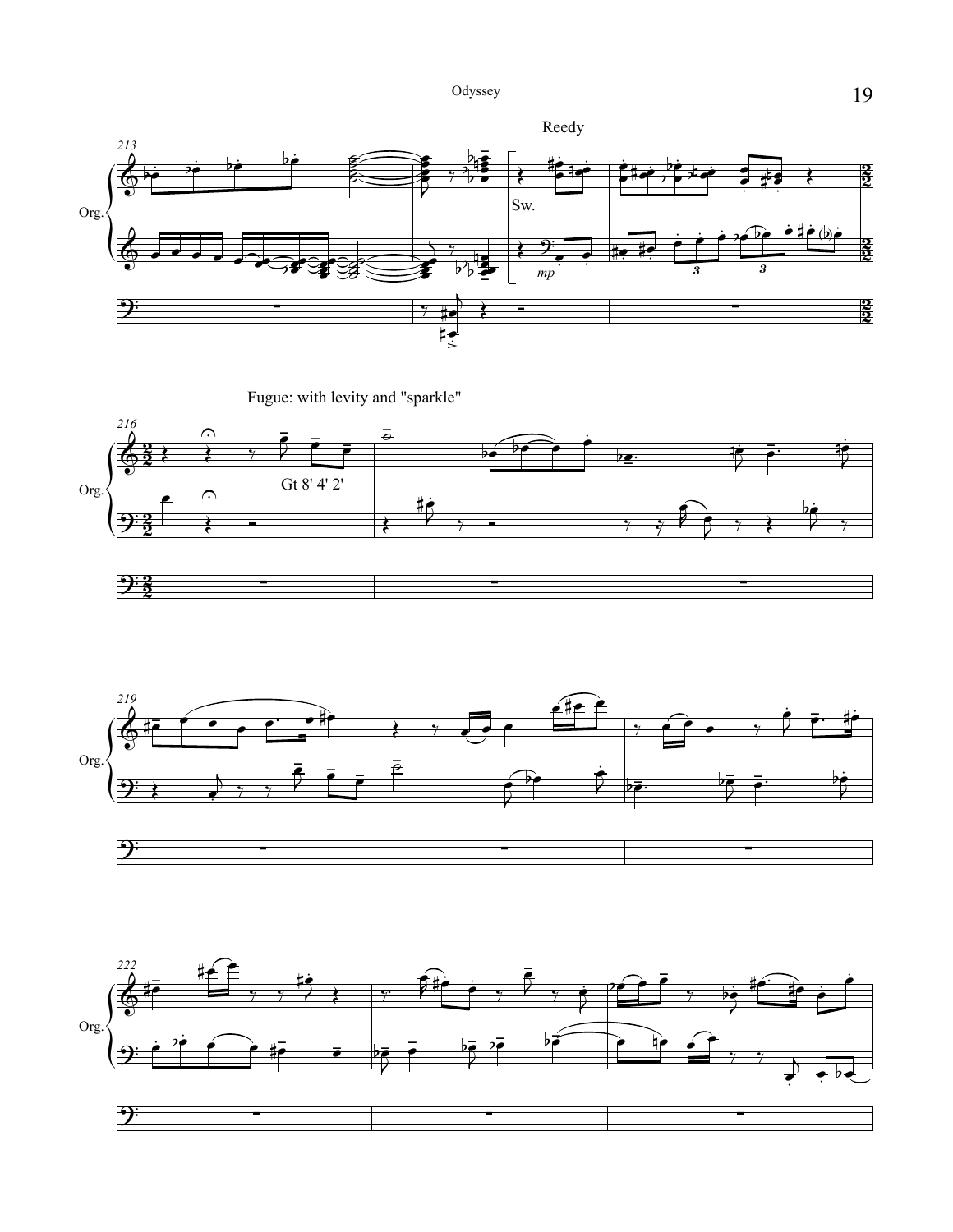





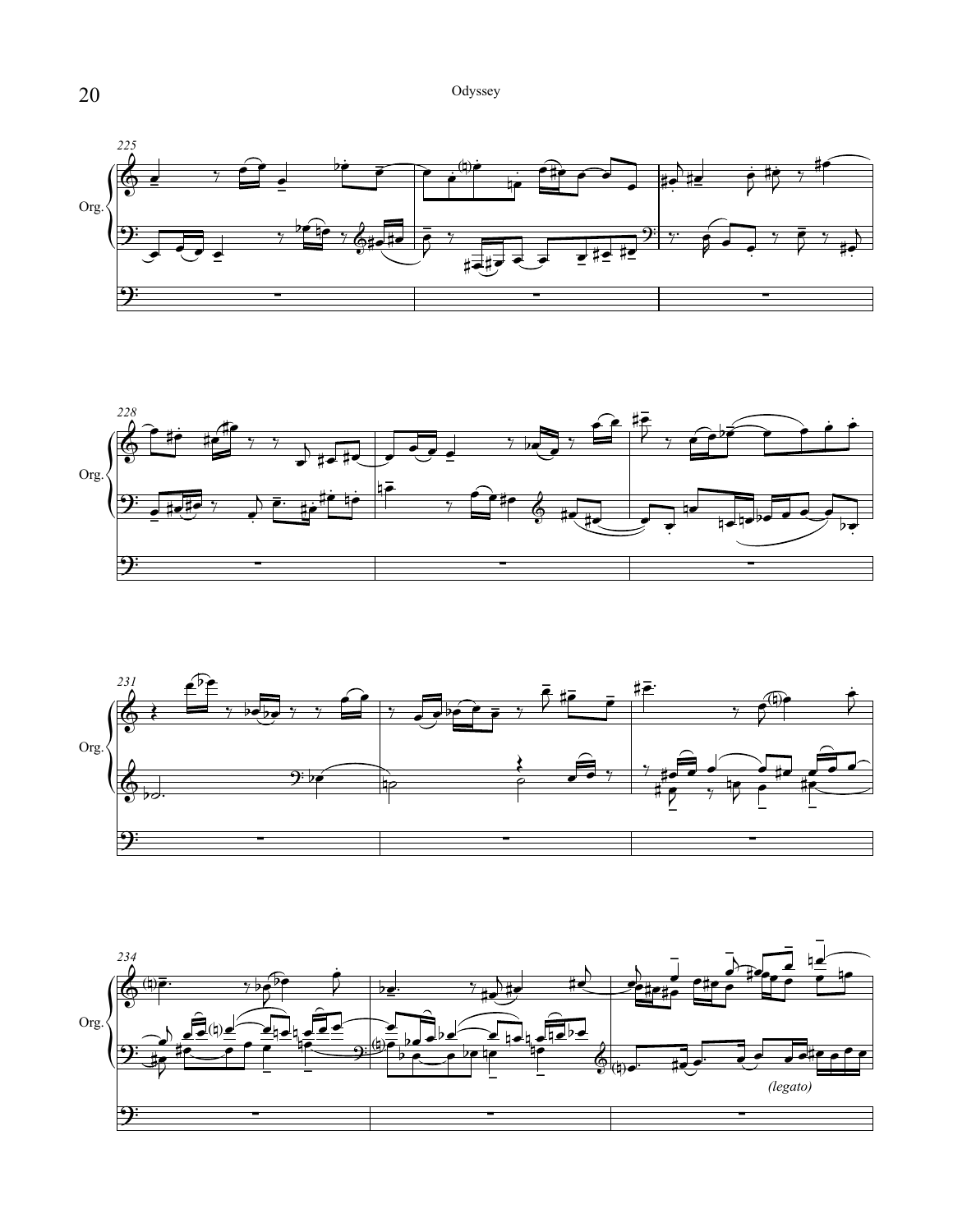





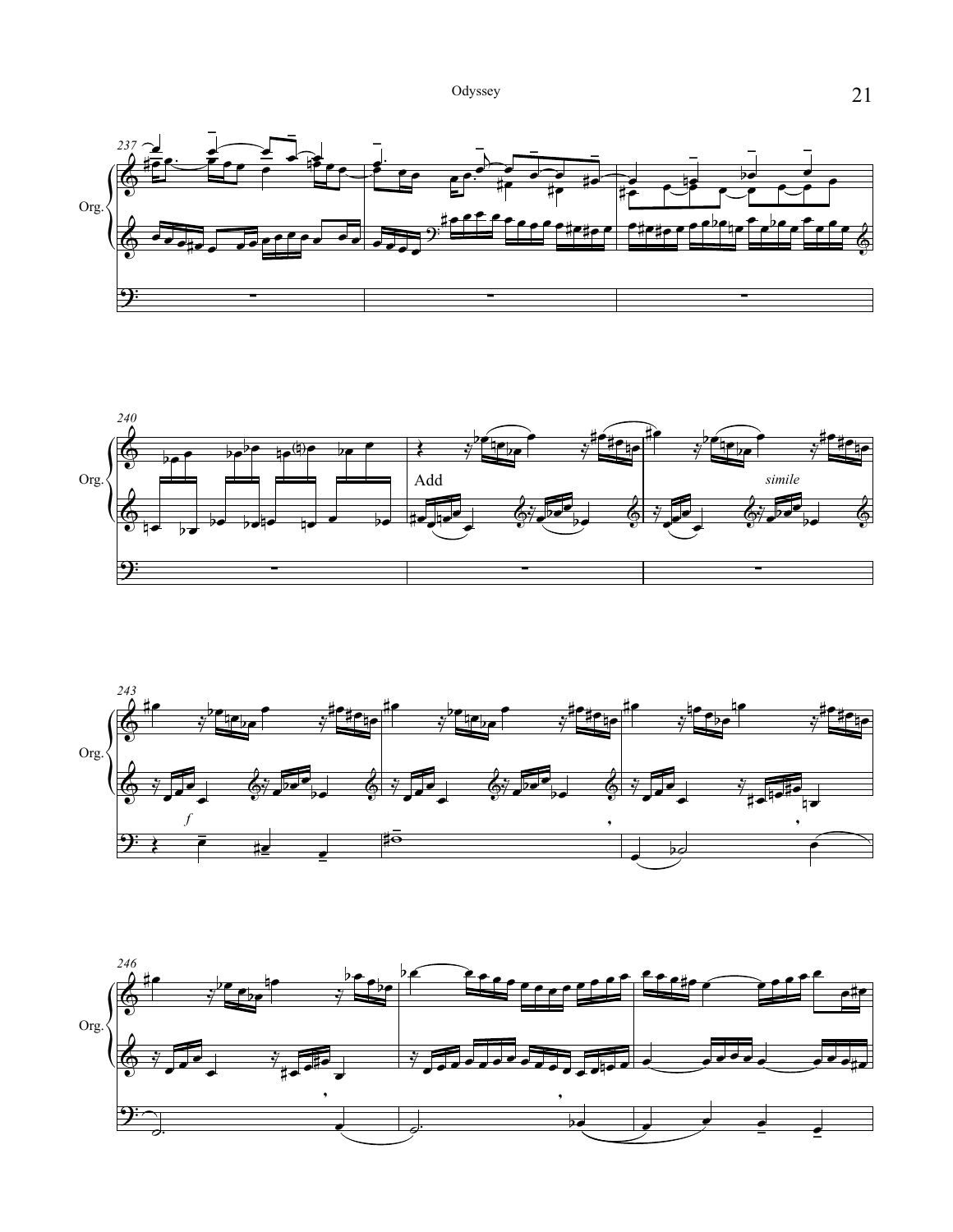





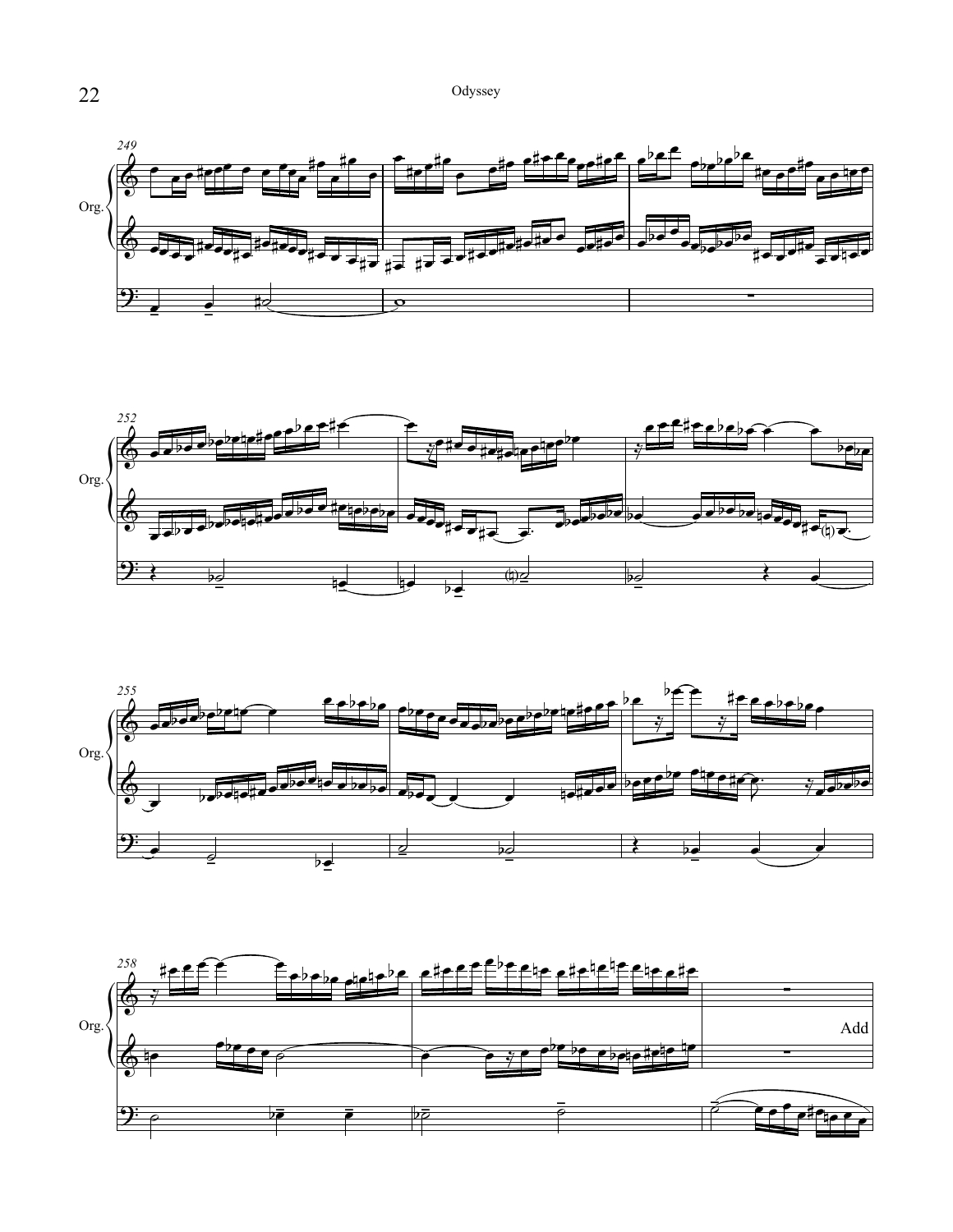





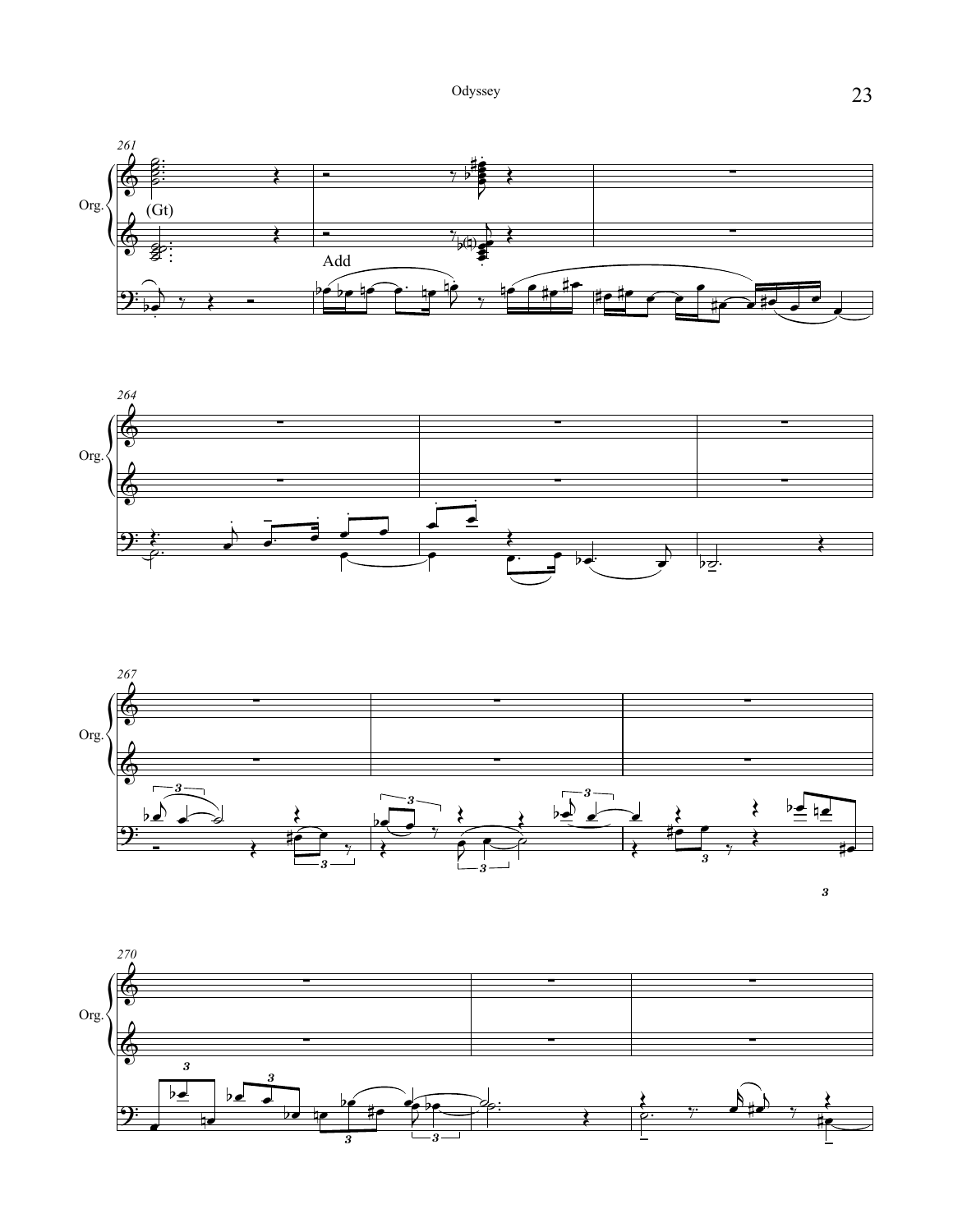





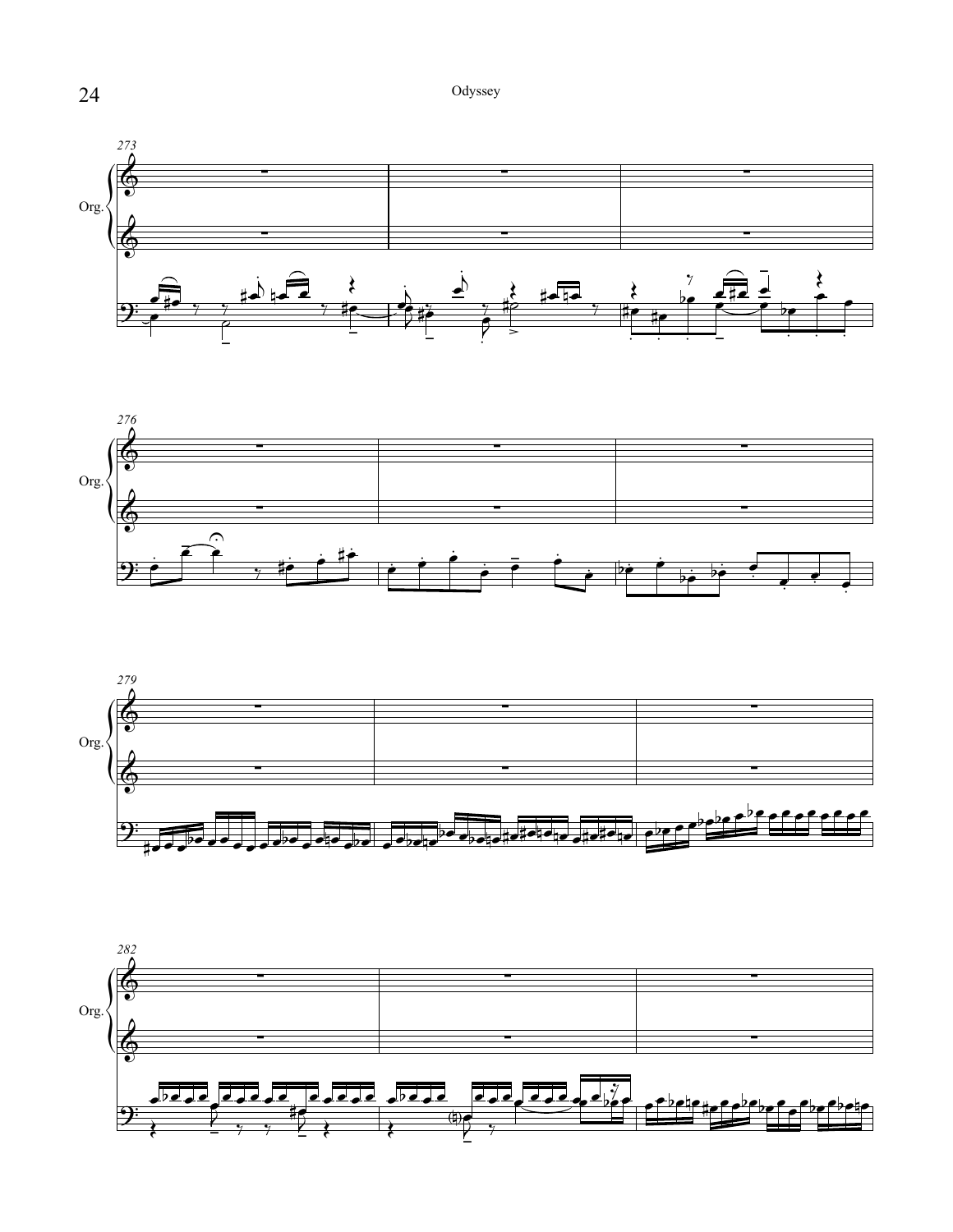